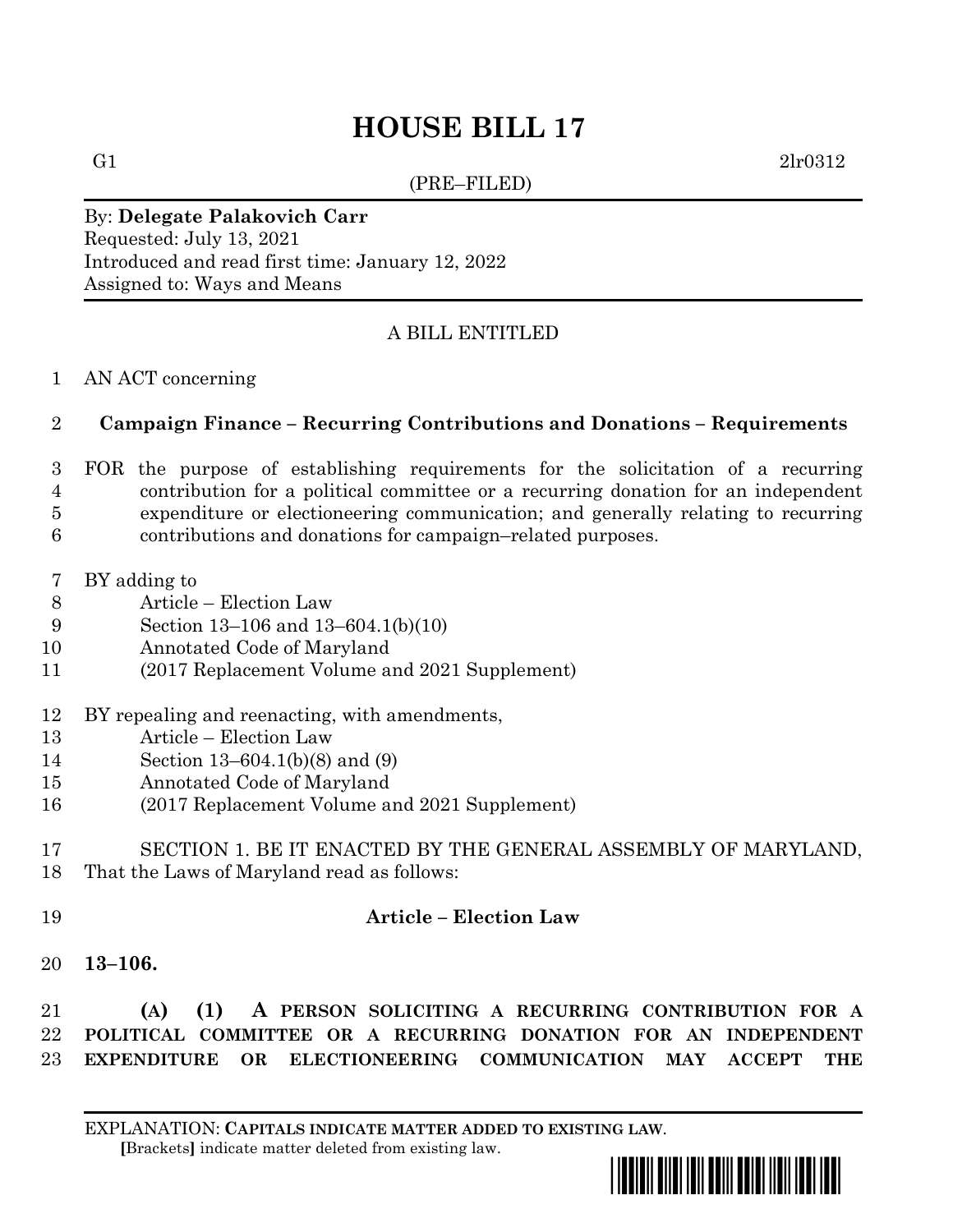**RECURRING CONTRIBUTION OR DONATION ONLY IF THE CONTRIBUTOR OR DONOR GIVES AFFIRMATIVE CONSENT FOR THE RECURRING CONTRIBUTION OR DONATION.**

 **(2) THE PASSIVE ACTION OF A CONTRIBUTOR OR DONOR, INCLUDING FAILING TO UNCHECK A PRE–CHECKED BOX AUTHORIZING A RECURRING CONTRIBUTION OR DONATION, DOES NOT MEET THE REQUIREMENT OF AFFIRMATIVE CONSENT UNDER PARAGRAPH (1) OF THIS SUBSECTION.**

 **(B) IF A CONTRIBUTOR OR DONOR AFFIRMATIVELY CONSENTS TO MAKING A RECURRING CONTRIBUTION OR DONATION, THE PERSON SOLICITING THE RECURRING CONTRIBUTION OR DONATION SHALL:**

 **(1) IN ADDITION TO THE RECEIPT REQUIRED UNDER § 13–222 OF THIS TITLE, PROVIDE A RECEIPT TO THE CONTRIBUTOR OR DONOR FOR EACH CONTRIBUTION OR DONATION THAT CLEARLY AND CONSPICUOUSLY DISCLOSES:**

 **(I) THE FREQUENCY OF THE RECURRING CONTRIBUTIONS OR DONATIONS;**

 **(II) THE DURATION OF THE RECURRING CONTRIBUTIONS OR DONATIONS; AND** 

 **(III) ALL INFORMATION NEEDED TO CANCEL A RECURRING CONTRIBUTION OR DONATION; AND** 

 **(2) IMMEDIATELY CANCEL THE RECURRING CONTRIBUTIONS OR DONATIONS AT THE REQUEST OF THE CONTRIBUTOR OR DONOR.**

13–604.1.

 (b) The State Board may impose a civil penalty in accordance with this section for the following violations:

 (8) failure to retain a copy of campaign material as required in § 13–403 of this title; **[**and**]**

 (9) failure to include a disclosure on online campaign material as required in § 13–401.1(b) of this title**; AND** 

 **(10) SOLICITING A RECURRING CONTRIBUTION OR DONATION WITHOUT THE AFFIRMATIVE CONSENT OF THE CONTRIBUTOR OR DONOR AS REQUIRED IN § 13–106 OF THIS TITLE**.